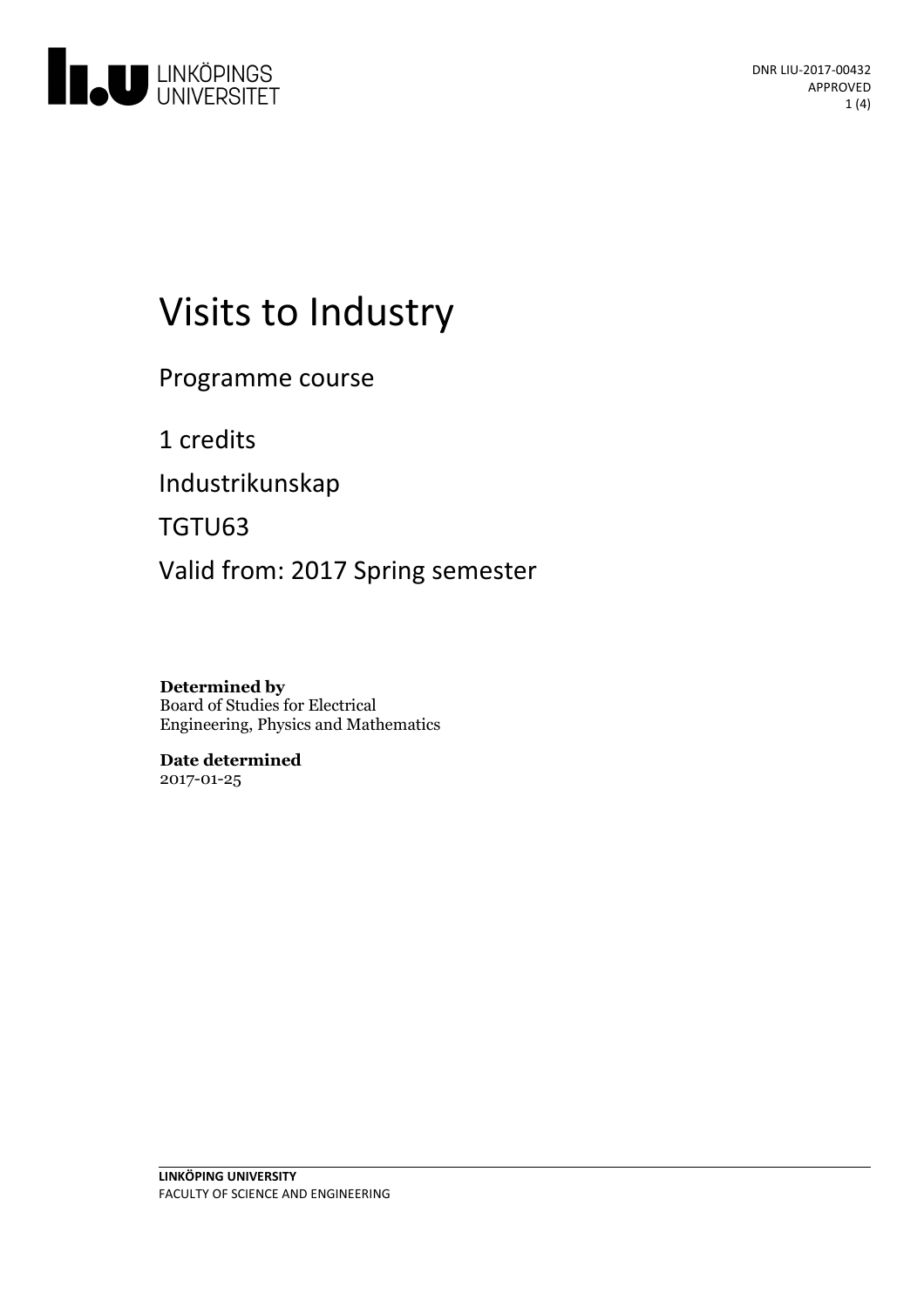# Main field of study

No Main Field of Study

Course level

First cycle

#### Advancement level

 $G_1X$ 

#### Course offered for

- Computer Science and Engineering, M Sc in Engineering
- Information Technology, M Sc in Engineering
- Computer Science and Software Engineering, M Sc in Engineering
- Applied Physics and Electrical Engineering International, M Sc in Engineering
- Applied Physics and Electrical Engineering, M Sc in Engineering

#### Entry requirements

Note: Admission requirements for non-programme students usually also include admission requirements for the programme and threshold requirements for progression within the programme, or corresponding.

### Prerequisites

Students within the Y, Yi, D, U, C and IT programmes.

#### Intended learning outcomes

The aim of the course is that the student shall get in contact with engineering companies with relevance for the education and get insight into the company and its products.

#### Course content

The course consists of study visits at industries or research institutes such as Ericsson, Saab, Sectra, Enea, Flextronics, OKG, FOI, etc.

### Teaching and working methods

The course is organized by the student organization Team Obelix.

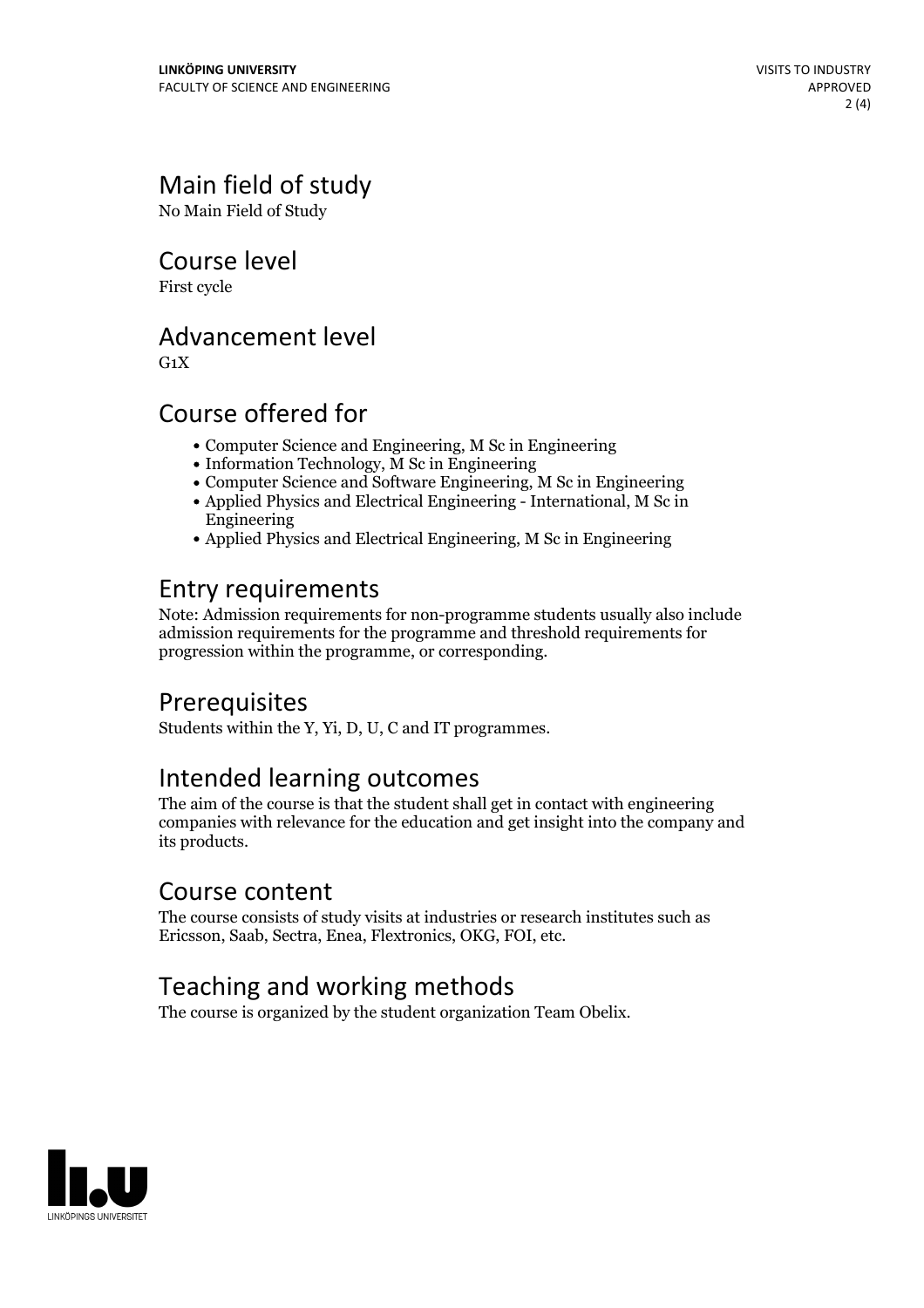#### Examination

ANN1 Visit to two different companies 1 credits D Only the grade "Actively Participated" is given.

# Grades

Attended, D

#### Department

Institutionen för systemteknik

### Director of Studies or equivalent

Tomas Svensson

#### Examiner

Tomas Svensson

### Education components

Preliminary scheduled hours: 0 h Recommended self-study hours: 27 h

# Course literature

#### **Additional literature**

**Other**

Material distributed in connection with industry visits.